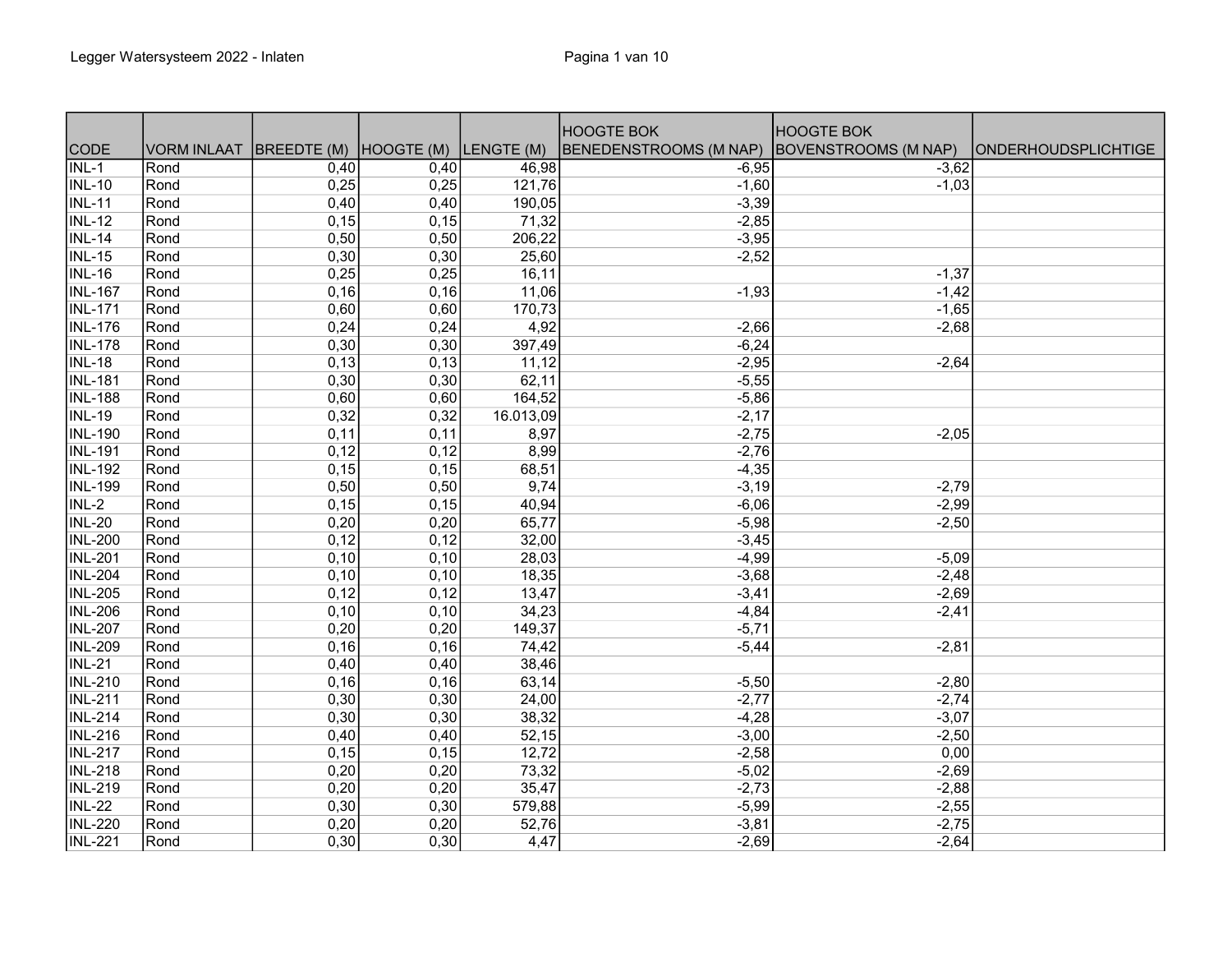|                             |             |                                   |      |        | <b>HOOGTE BOK</b>      | <b>HOOGTE BOK</b>    |                            |
|-----------------------------|-------------|-----------------------------------|------|--------|------------------------|----------------------|----------------------------|
| <b>CODE</b>                 | VORM INLAAT | BREEDTE (M) HOOGTE (M) LENGTE (M) |      |        | BENEDENSTROOMS (M NAP) | BOVENSTROOMS (M NAP) | <b>ONDERHOUDSPLICHTIGE</b> |
| $\overline{\text{INL-222}}$ | Rond        | 0,40                              | 0,40 | 36,35  | $-2,58$                | $-2,42$              |                            |
| <b>INL-223</b>              | Rond        | 0,30                              | 0,30 | 39,43  | $-2,63$                | $-2,44$              |                            |
| <b>INL-224</b>              | Rond        | 0,30                              | 0,30 | 32,32  | $-2,73$                | $-2,54$              |                            |
| <b>INL-225</b>              | Rond        | 0,20                              | 0,20 | 140,29 | $-5,76$                | $-2,79$              |                            |
| <b>INL-226</b>              | Rond        | 0,20                              | 0,20 | 10,14  | $-2,99$                | $-2,96$              |                            |
| <b>INL-227</b>              | Rond        | 0,16                              | 0,16 | 33,62  | $-5,83$                | $-2,59$              |                            |
| <b>INL-228</b>              | Rond        | 0,16                              | 0,16 | 27,98  | $-3,96$                | $-2,95$              |                            |
| <b>INL-23</b>               | Rond        | 0,40                              | 0,40 | 189,62 | $-3,18$                |                      |                            |
| <b>INL-230</b>              | Rond        | 0,10                              | 0,10 | 36,62  | $-4,48$                | $-2,99$              |                            |
| <b>INL-231</b>              | Rond        | 0,10                              | 0,10 | 75,52  |                        | $-2,79$              |                            |
| <b>INL-232</b>              | Rond        | 0,16                              | 0,16 | 80,11  | $-5,74$                | $-2,75$              |                            |
| <b>INL-233</b>              | Rond        | 0,16                              | 0,16 | 50, 10 | $-5,43$                | $-2,77$              |                            |
| <b>INL-234</b>              | Rond        | 0,16                              | 0,16 | 37,26  | $-4,71$                | $-2,95$              |                            |
| <b>INL-235</b>              | Rond        | 0,20                              | 0,20 | 49,93  | $-5,61$                |                      |                            |
| <b>INL-236</b>              | Rond        | 0,16                              | 0,16 | 48,72  | $-5,46$                | $-3,02$              |                            |
| <b>INL-237</b>              | Rond        | 0,10                              | 0,10 | 69,02  | $-5,20$                | $-2,61$              |                            |
| <b>INL-238</b>              | Rond        | 0,16                              | 0,16 | 20,95  | $-4,52$                | $-2,68$              |                            |
| <b>INL-239</b>              | Rond        | 0,22                              | 0,22 | 42,21  | $-6,03$                | $-3,12$              |                            |
| <b>INL-241</b>              | Rond        | 0,30                              | 0,30 | 21,73  | $-3,30$                | $-1,78$              |                            |
| <b>INL-242</b>              | Rond        | 0,20                              | 0,20 | 20,26  | $-5,76$                |                      |                            |
| <b>INL-243</b>              | Rond        | 0,15                              | 0,15 | 45,16  | $-3,20$                |                      |                            |
| <b>INL-244</b>              | Rond        | 0,13                              | 0,13 | 37,05  |                        |                      |                            |
| <b>INL-245</b>              | Rond        | 0,12                              | 0,12 | 29,43  | $-3,61$                | $-3,32$              |                            |
| <b>INL-247</b>              | Rond        | 0,15                              | 0,15 | 9,98   | $-5,93$                |                      |                            |
| <b>INL-248</b>              | Rond        | 0,30                              | 0,30 | 2,74   | $-2,52$                |                      |                            |
| <b>INL-249</b>              | Rond        | 0,50                              | 0,50 | 7,60   | $-2,70$                | $-2,63$              |                            |
| <b>INL-250</b>              | Rond        | 0,45                              | 0,45 | 132,51 | $-0,57$                |                      |                            |
| <b>INL-251</b>              | Rond        | 0,60                              | 0,60 | 33,72  | $-2,08$                |                      |                            |
| <b>INL-252</b>              | Rond        | 0,60                              | 0,60 | 30,79  | $-2,13$                |                      |                            |
| <b>INL-253</b>              | Rond        | 0,60                              | 0,60 | 28,62  | $-2,07$                |                      |                            |
| <b>INL-254</b>              | Rond        | 0,50                              | 0,50 | 9,56   | $-2,53$                | $-1,95$              |                            |
| <b>INL-255</b>              | Rond        | 0,40                              | 0,40 | 5,31   | $-2,51$                | $-2,62$              |                            |
| <b>INL-256</b>              | Rond        | 0,48                              | 0,48 | 7,65   | $-2,50$                | 0,00                 |                            |
| <b>INL-257</b>              | Rond        | 0,48                              | 0,48 | 7,69   | $-2,58$                | 0,00                 |                            |
| INL-258                     | Rond        | 0,50                              | 0,50 | 8,48   | $-2,61$                |                      |                            |
| INL-259                     | Rond        | 0,80                              | 0,80 | 6,28   | $-2,78$                | $-2,73$              |                            |
| <b>INL-26</b>               | Rond        |                                   |      | 7,04   |                        |                      |                            |
| <b>INL-260</b>              | Rond        | 0,40                              | 0,40 | 12,45  | $-2,77$                |                      |                            |
| <b>INL-261</b>              | Rond        | 0,30                              | 0,30 | 13,95  | $-2,39$                | $-2,40$              |                            |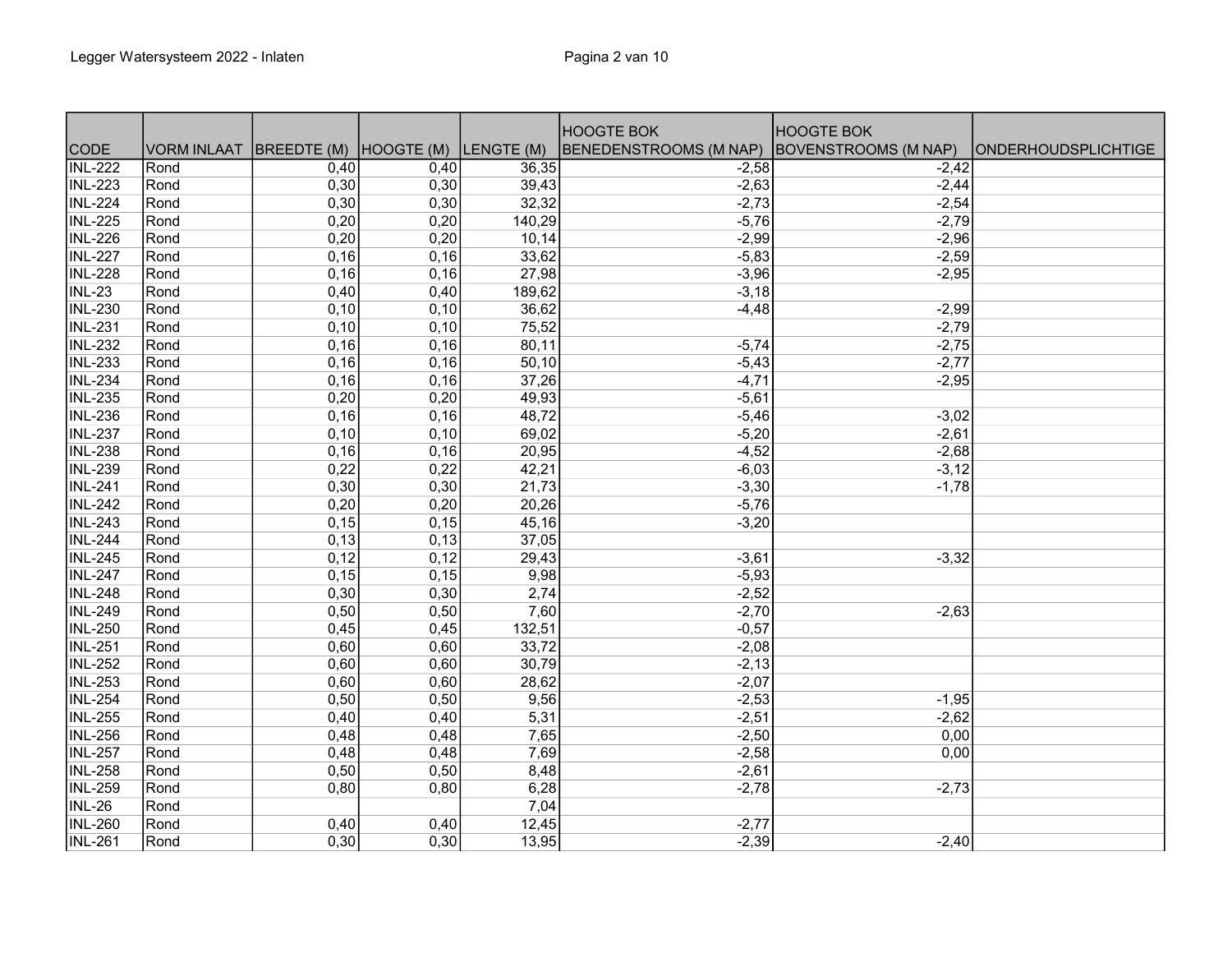|                |                    |                        |       |            | <b>HOOGTE BOK</b>             | <b>HOOGTE BOK</b>           |                            |
|----------------|--------------------|------------------------|-------|------------|-------------------------------|-----------------------------|----------------------------|
| <b>CODE</b>    | <b>VORM INLAAT</b> | BREEDTE (M) HOOGTE (M) |       | LENGTE (M) | <b>BENEDENSTROOMS (M NAP)</b> | <b>BOVENSTROOMS (M NAP)</b> | <b>ONDERHOUDSPLICHTIGE</b> |
| <b>INL-262</b> | Rond               | 0,30                   | 0,30  | 8,79       | $-2,74$                       | $-2,47$                     |                            |
| <b>INL-263</b> | Rond               | 0,50                   | 0,50  | 4,43       | $-2,20$                       | $-2,22$                     |                            |
| <b>INL-266</b> | Onbekend           |                        |       | 15,94      |                               |                             |                            |
| <b>INL-27</b>  | Eivormig           | 1,45                   | 0,20  | 107,92     | $-1,99$                       | $-1,96$                     |                            |
| <b>INL-296</b> | Rond               | 0,15                   | 0,15  | 34,93      | $-5,97$                       |                             |                            |
| <b>INL-297</b> | Rond               | 0,35                   | 0,35  | 11,97      | $-2,65$                       | $-1,50$                     |                            |
| <b>INL-298</b> | Rond               | 0,11                   | 0,11  | 9,69       | $-5,38$                       | $-4,79$                     |                            |
| $INL-3$        | Rond               | 0,80                   | 0,80  | 116,52     | $-6,54$                       |                             |                            |
| <b>INL-30</b>  | Rond               | 0,40                   | 0,40  | 50, 13     | $-1,79$                       | $-1,24$                     |                            |
| <b>INL-300</b> | Rond               | 0,10                   | 0,10  | 65,35      | $-5,56$                       | $-2,93$                     |                            |
| <b>INL-301</b> | Rond               | 0,31                   | 0,31  | 154,77     | $-6,58$                       | $-6,62$                     |                            |
| <b>INL-302</b> | Rond               | 0,80                   | 0,80  | 27,27      | $-3,27$                       |                             |                            |
| <b>INL-303</b> | Rond               | 0,80                   | 0,80  | 23,69      | $-3,24$                       |                             |                            |
| <b>INL-304</b> | Rond               | 0,60                   | 0,60  | 44,50      | $-3,11$                       |                             |                            |
| <b>INL-306</b> | Rond               | 0,10                   | 0,10  | 24,08      |                               |                             |                            |
| <b>INL-307</b> | Rond               | 0,60                   | 0,60  | 27,23      |                               |                             |                            |
| <b>INL-308</b> | Eivormig           | 3,50                   | 3,00  | 36,13      | $-6,98$                       | $-2,99$                     |                            |
| <b>INL-309</b> | Rond               | 0,80                   | 0,80  | 10,61      | $-2,81$                       |                             |                            |
| <b>INL-31</b>  | Rond               | 0,16                   | 0, 16 | 15,88      | $-3,44$                       |                             |                            |
| <b>INL-310</b> | Rond               | 0,12                   | 0,12  | 33,69      | $-4,65$                       | $-2,51$                     |                            |
| <b>INL-311</b> | Rond               | 0,25                   | 0,25  | 64,84      | $-5,64$                       |                             |                            |
| <b>INL-313</b> | Rond               | 0,20                   | 0,20  | 36,85      | $-6,69$                       |                             |                            |
| <b>INL-315</b> | Onbekend           |                        |       | 114,40     |                               |                             |                            |
| <b>INL-316</b> | Onbekend           | 0,30                   |       | 30,85      |                               |                             |                            |
| <b>INL-317</b> | Rond               | 0,20                   | 0,20  | 57,00      | $-2,62$                       |                             |                            |
| <b>INL-318</b> | Rond               | 0,30                   | 0,30  | 72,45      | $-6, 81$                      |                             |                            |
| <b>INL-319</b> | Rond               |                        |       | 51,95      |                               |                             |                            |
| <b>INL-320</b> | Rond               | 0,25                   | 0,25  | 93,28      | $-6,00$                       | $-2,54$                     |                            |
| <b>INL-321</b> | Eivormig           | 1,00                   | 1,20  | 11,22      | $-3,31$                       | $-3,33$                     |                            |
| <b>INL-322</b> | Rond               | 0,20                   | 0,20  | 61,84      | $-6,15$                       | $-2,69$                     |                            |
| <b>INL-323</b> | Rond               |                        |       | 183,17     |                               |                             |                            |
| <b>INL-324</b> | Rond               | 0,20                   | 0,20  | 29,09      |                               |                             |                            |
| <b>INL-325</b> | Rond               | 0,10                   | 0,10  | 58,97      | $-6,09$                       |                             |                            |
| <b>INL-326</b> | Onbekend           |                        |       | 62,04      |                               |                             |                            |
| <b>INL-327</b> | Rond               | 0,06                   | 0,06  | 66,64      | $-6,39$                       | $-2,39$                     |                            |
| <b>INL-328</b> | Rond               | 0,20                   | 0,20  | 53,18      | $-6,46$                       | $-2,87$                     |                            |
| <b>INL-329</b> | Rond               | 1,00                   | 1,00  | 6,63       | $-3,57$                       | $-3,40$                     |                            |
| <b>INL-33</b>  | Rond               | 0,32                   | 0,32  | 114,26     | $-2,14$                       |                             |                            |
| <b>INL-330</b> | Rond               | 1,00                   | 1,00  | 6,59       | $-3,55$                       | $-3,51$                     |                            |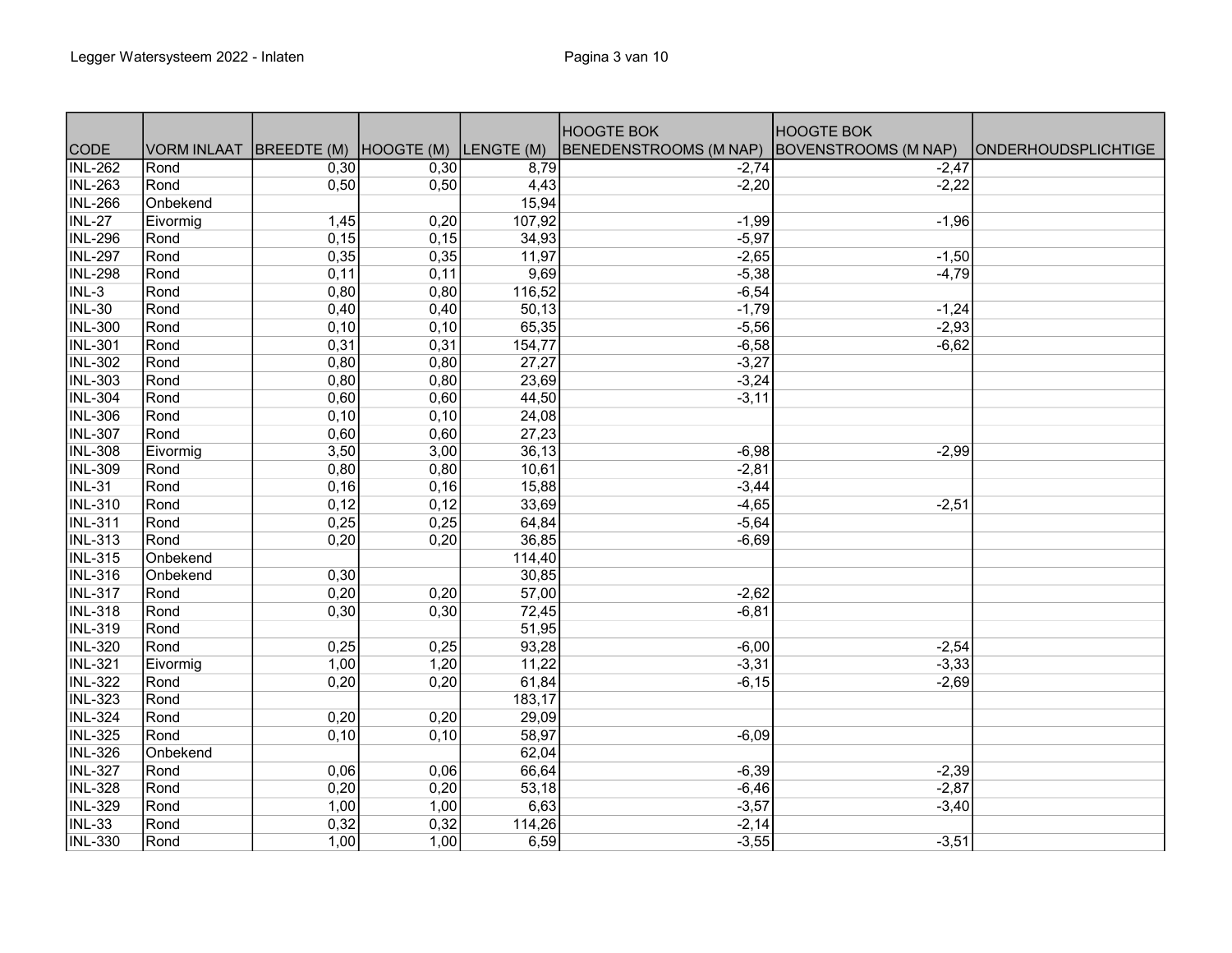|                             |                    |                                   |      |          | <b>HOOGTE BOK</b>      | <b>HOOGTE BOK</b>    |                            |
|-----------------------------|--------------------|-----------------------------------|------|----------|------------------------|----------------------|----------------------------|
| <b>CODE</b>                 | <b>VORM INLAAT</b> | BREEDTE (M) HOOGTE (M) LENGTE (M) |      |          | BENEDENSTROOMS (M NAP) | BOVENSTROOMS (M NAP) | <b>ONDERHOUDSPLICHTIGE</b> |
| $\overline{\text{INL-331}}$ | Rond               | 0,38                              | 0,38 | 6,57     | $-2,91$                | $-2,71$              |                            |
| <b>INL-332</b>              | Rond               | 0,10                              | 0,10 | 61,05    | $-6,72$                | $-3,09$              |                            |
| <b>INL-333</b>              | Rond               | 0,05                              | 0,05 | 51,97    | $-6,34$                | $-2,43$              |                            |
| <b>INL-334</b>              | Rond               | 0,10                              | 0,10 | 87,30    | $-6,06$                | $-2,34$              |                            |
| <b>INL-336</b>              | Rond               | 0,13                              | 0,13 | 38,65    | $-5,64$                | $-2,62$              |                            |
| <b>INL-337</b>              | Rond               | 0,10                              | 0,10 | 31,34    | $-4,74$                | $-2,63$              |                            |
| <b>INL-338</b>              | Rond               | 0,20                              | 0,20 | 71,37    | $-5,64$                |                      |                            |
| <b>INL-34</b>               | Muilprofiel        | 0,40                              | 0,60 | 100,74   | $-2,37$                |                      |                            |
| <b>INL-340</b>              | Rond               | 0,16                              | 0,16 | 155,89   | $-5,87$                |                      |                            |
| <b>INL-341</b>              | Rond               | 0,30                              | 0,30 | 38,92    | $-5,53$                |                      |                            |
| <b>INL-342</b>              | Rond               | 0,30                              | 0,30 | 16,40    | $-6,61$                | $-6,61$              |                            |
| <b>INL-347</b>              | Rond               | 0,30                              | 0,30 | 48,52    |                        | $-2,76$              |                            |
| <b>INL-348</b>              | Rond               | 0,16                              | 0,16 | 24,79    | $-6,83$                |                      |                            |
| <b>INL-349</b>              | Rond               | 0,50                              | 0,50 | 54,15    | $-5,57$                | $-1,94$              |                            |
| <b>INL-350</b>              | Rond               | 0,31                              | 0,31 | 161,34   | $-6,30$                | $-2,77$              |                            |
| <b>INL-351</b>              | Rond               | 0,20                              | 0,20 | 25,73    | $-4, 11$               | $-2,99$              |                            |
| <b>INL-352</b>              | Rond               | 0, 13                             | 0,13 | 110,31   | $-4,28$                | $-2,46$              |                            |
| <b>INL-355</b>              | Rond               | 0,30                              | 0,30 | 10,40    | $-6,88$                | $-6, 81$             |                            |
| <b>INL-356</b>              | Rond               | 0,30                              | 0,30 | 10,42    | $-6,86$                | $-6,92$              |                            |
| <b>INL-357</b>              | Rond               | 0,32                              | 0,32 | 9,85     | $-6,75$                | $-6,79$              |                            |
| <b>INL-358</b>              | Onbekend           | 0,32                              | 0,32 | 8,60     | $-6,79$                | $-6,76$              |                            |
| <b>INL-359</b>              | Rond               | 0,32                              | 0,32 | 10,37    | $-6,78$                | $-6,77$              |                            |
| $INL-36$                    | Eivormig           | 1,00                              | 2,00 | 53,55    | $-3,55$                | $-3,67$              |                            |
| <b>INL-360</b>              | Rond               | 0,32                              | 0,32 | 9,98     | $-6,75$                | $-6,80$              |                            |
| <b>INL-362</b>              | Rond               | 0,16                              | 0,16 | 6,40     | $-2,77$                | $-2,70$              |                            |
| <b>INL-37</b>               | Rond               | 0,30                              | 0,30 | 122,43   | $-1,78$                |                      |                            |
| <b>INL-370</b>              | Rond               | 0,30                              | 0,30 | 15,54    | $-7,16$                | $-7,33$              |                            |
| <b>INL-371</b>              | Rond               | 0,30                              | 0,30 | 15,13    | $-7,22$                | $-7,30$              |                            |
| <b>INL-372</b>              | Rond               | 0,30                              | 0,30 | 15,36    | $-7,19$                | $-7,33$              |                            |
| <b>INL-374</b>              | Rond               | 0,30                              | 0,30 | 13,79    | $-7,20$                | $-7,27$              |                            |
| <b>INL-375</b>              | Rond               | 0,30                              | 0,30 | 13,38    | $-7,20$                | $-7,20$              |                            |
| <b>INL-376</b>              | Rond               | 0,30                              | 0,30 | 12,12    | $-7,20$                | $-7,28$              |                            |
| <b>INL-377</b>              | Rond               | 0,30                              | 0,30 | 13,01    | $-7,23$                | $-7,28$              |                            |
| <b>INL-378</b>              | Rond               | 0,30                              | 0,30 | 10,32    | $-7,21$                | $-7,32$              |                            |
| <b>INL-383</b>              | Rond               | 0,30                              | 0,30 | 13,94    | $-7,26$                | $-7,38$              |                            |
| <b>INL-388</b>              | Rond               | 0,30                              | 0,30 | 9,68     | $-6,64$                | $-6,72$              |                            |
| <b>INL-39</b>               | Rond               | 0,32                              | 0,32 | 1.158,92 |                        |                      |                            |
| INL-390                     | Rond               | 0,30                              | 0,30 | 13,88    | $-6,64$                | $-6,64$              |                            |
| <b>INL-392</b>              | Rond               | 0,30                              | 0,30 | 12,70    | $-7,17$                | $-7,18$              |                            |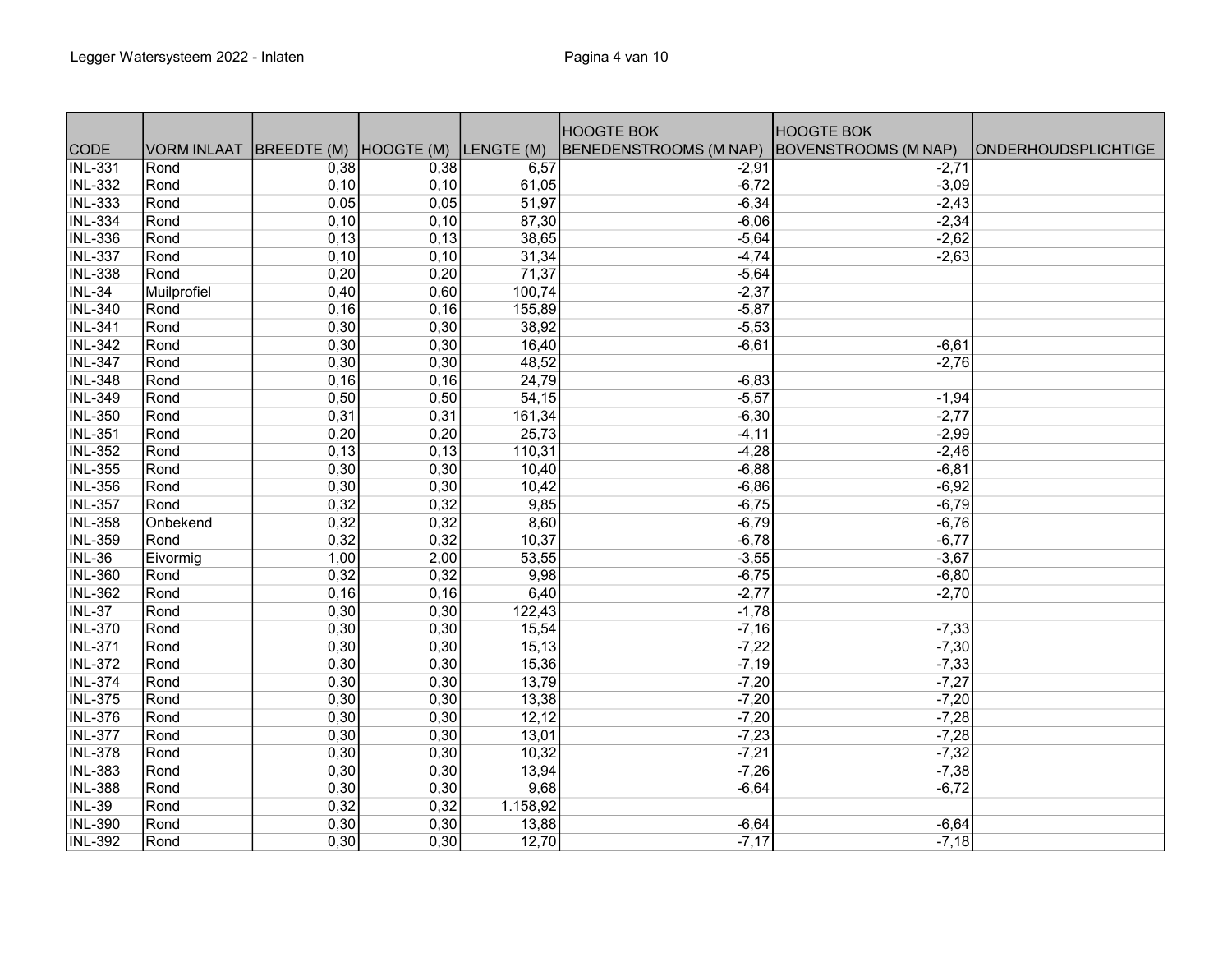|                |                    |                        |      |            | <b>HOOGTE BOK</b>      | <b>HOOGTE BOK</b>           |                            |
|----------------|--------------------|------------------------|------|------------|------------------------|-----------------------------|----------------------------|
| <b>CODE</b>    | <b>VORM INLAAT</b> | BREEDTE (M) HOOGTE (M) |      | LENGTE (M) | BENEDENSTROOMS (M NAP) | <b>BOVENSTROOMS (M NAP)</b> | <b>ONDERHOUDSPLICHTIGE</b> |
| <b>INL-395</b> | Rond               | 0,16                   | 0,16 | 189,53     | $-6,38$                |                             |                            |
| <b>INL-396</b> | Rond               | 0,30                   | 0,30 | 12,41      | $-6,56$                | $-6,65$                     |                            |
| <b>INL-397</b> | Rond               | 0,30                   | 0,30 | 10,98      | $-6,61$                | $-6,68$                     |                            |
| <b>INL-398</b> | Rond               | 0,60                   | 0,60 | 8,37       | $-2,75$                | $-2,81$                     |                            |
| <b>INL-399</b> | Rond               |                        |      | 40,79      |                        |                             |                            |
| <b>INL-40</b>  | Rond               | 0,56                   | 0,56 | 603,49     |                        |                             |                            |
| <b>INL-401</b> | Eivormig           | 1,00                   | 1,00 | 39,77      | $-6,49$                | $-6,66$                     |                            |
| <b>INL-402</b> | Rond               | 0,20                   | 0,20 | 11,94      | $-5,50$                | $-4,90$                     |                            |
| <b>INL-403</b> | Rond               | 0,16                   | 0,16 | 11,03      | $-5,23$                | $-4,95$                     |                            |
| <b>INL-406</b> | Onbekend           |                        |      | 70,02      |                        |                             |                            |
| <b>INL-407</b> | Rond               | 0,16                   | 0,16 | 0,32       | $-6,58$                | $-6,58$                     |                            |
| <b>INL-41</b>  | Rond               | 0,40                   | 0,40 | 324,10     | $-1,05$                |                             |                            |
| <b>INL-410</b> | Eivormig           | 3,50                   | 0,00 | 16,01      | $-7,60$                | $-6,07$                     |                            |
| <b>INL-411</b> | Rond               | 0,30                   | 0,30 | 10,24      | $-6,79$                | $-6,71$                     |                            |
| <b>INL-412</b> | Rond               | 0,25                   | 0,25 | 55,80      | $-5,92$                | $-5,99$                     |                            |
| <b>INL-413</b> | Rond               | 0,12                   | 0,12 | 35,25      | $-4,79$                |                             |                            |
| <b>INL-414</b> | Rond               | 0,12                   | 0,12 | 36,45      | $-4,22$                |                             |                            |
| <b>INL-415</b> | Rond               | 0,50                   | 0,50 | 105,99     | $-6,87$                | $-3,37$                     |                            |
| <b>INL-416</b> | Rond               | 0,16                   | 0,16 | 42,38      | $-6,71$                | $-2,85$                     |                            |
| <b>INL-417</b> | Rond               | 0,20                   | 0,20 | 30,63      | $-5,50$                |                             |                            |
| <b>INL-418</b> | Rond               | 0,10                   | 0,10 | 37,07      | $-5,35$                |                             |                            |
| <b>INL-419</b> | Rond               | 0,20                   | 0,20 | 14,38      | $-6,07$                |                             |                            |
| <b>INL-420</b> | Rond               | 0,40                   | 0,40 | 11,64      | $-6,02$                | $-5,49$                     |                            |
| <b>INL-422</b> | Rond               | 0,80                   | 0,80 | 18,80      | $-8,53$                | $-6,87$                     |                            |
| <b>INL-423</b> | Rond               | 0,18                   | 0,18 | 10,82      | $-2,50$                | $-2,47$                     |                            |
| <b>INL-425</b> | Rond               | 0,25                   | 0,25 | 68,43      | $-2,80$                | $-0,98$                     |                            |
| <b>INL-426</b> | Rond               | 0,20                   | 0,20 | 43,08      | $-6,26$                |                             |                            |
| <b>INL-427</b> | Rond               | 0,12                   | 0,12 | 52,49      |                        | $-6,37$                     |                            |
| <b>INL-428</b> | Rond               | 0,50                   | 0,50 | 450,19     | $-6,93$                | $-3,03$                     |                            |
| <b>INL-429</b> | Rond               |                        |      | 1,94       |                        |                             |                            |
| <b>INL-43</b>  | Onbekend           |                        |      | 236,49     |                        |                             |                            |
| <b>INL-430</b> | Rond               | 0,13                   | 0,13 | 1,91       | $-6,33$                |                             |                            |
| <b>INL-431</b> | Rond               | 0,13                   | 0,13 | 19,22      | $-5,29$                |                             |                            |
| <b>INL-432</b> | Rond               | 0,48                   | 0,48 | 13,77      | $-2,81$                |                             |                            |
| <b>INL-433</b> | Rond               | 1,00                   | 1,00 | 6,25       | $-3,17$                | $-3,15$                     |                            |
| <b>INL-434</b> | Rond               | 1,00                   | 1,00 | 6,25       | $-3,21$                | $-3,11$                     |                            |
| <b>INL-436</b> | Rond               | 0,40                   | 0,40 | 8,49       | $-2,44$                | $-0,90$                     |                            |
| <b>INL-437</b> | Rond               | 0,30                   | 0,30 | 5,07       | $-0,37$                | 0,18                        |                            |
| <b>INL-438</b> | Rond               | 1,00                   | 1,00 | 12,07      | $-3,51$                |                             |                            |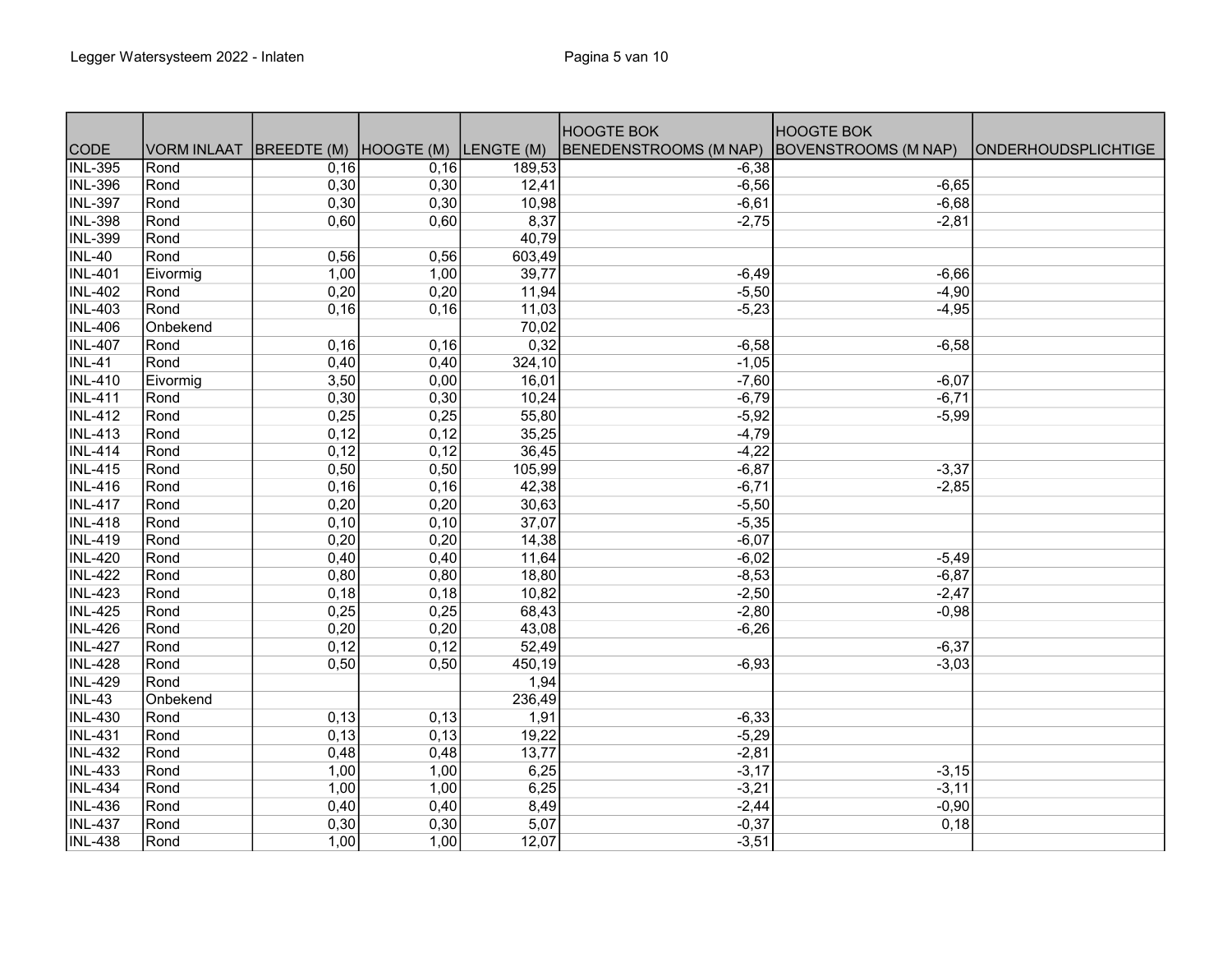|                |                    |             |            |            | <b>HOOGTE BOK</b>      | <b>HOOGTE BOK</b>    |                            |
|----------------|--------------------|-------------|------------|------------|------------------------|----------------------|----------------------------|
| <b>CODE</b>    | <b>VORM INLAAT</b> | BREEDTE (M) | HOOGTE (M) | LENGTE (M) | BENEDENSTROOMS (M NAP) | BOVENSTROOMS (M NAP) | <b>ONDERHOUDSPLICHTIGE</b> |
| <b>INL-439</b> | Rond               | 1,00        | 1,00       | 12,11      | $-3,50$                |                      |                            |
| $INL-44$       | Rond               | 0,20        | 0,20       | 11,86      | $-6,08$                | $-1,32$              |                            |
| <b>INL-440</b> | Rond               | 1,00        | 1,00       | 12,09      | $-3,53$                |                      |                            |
| <b>INL-441</b> | Rond               | 0,50        | 0,50       | 7,71       | $-2,99$                | $-2,99$              |                            |
| <b>INL-442</b> | Rond               | 0,40        | 0,40       | 6,34       | $-3,14$                | $-2,85$              |                            |
| <b>INL-443</b> | Rond               | 0,60        | 0,60       | 6,63       | $-3,04$                | $-2,90$              |                            |
| <b>INL-444</b> | Rond               | 0,60        | 0,60       | 6,36       | $-3,06$                | $-2,97$              |                            |
| <b>INL-445</b> | Rond               | 0,50        | 0,50       | 6,25       | $-2,96$                | $-2,88$              |                            |
| <b>INL-447</b> | Rond               | 0,50        | 0,50       | 11,63      | $-3,01$                | $-2,79$              |                            |
| <b>INL-45</b>  | Rond               | 0,10        | 0,10       | 13,59      | $-2,14$                | $-1,36$              |                            |
| <b>INL-454</b> | Rond               | 0,30        | 0,30       | 5,86       | $-2,62$                |                      |                            |
| <b>INL-457</b> | Rond               | 0,20        | 0,20       | 20,42      | $-3,10$                | $-3,06$              |                            |
| <b>INL-458</b> | Rond               | 0,60        | 0,60       | 8,49       | $-3,22$                |                      |                            |
| <b>INL-459</b> |                    |             |            | 21,78      |                        |                      |                            |
| <b>INL-461</b> | Rond               | 0,08        | 0,08       | 13,54      | $-1,88$                | $-1,09$              |                            |
| <b>INL-462</b> | Rond               |             |            | 12,82      |                        |                      |                            |
| <b>INL-464</b> | Rond               |             |            | 8,27       |                        |                      |                            |
| <b>INL-465</b> | Rond               |             |            | 9,86       |                        |                      |                            |
| <b>INL-466</b> |                    |             |            | 1,55       |                        |                      |                            |
| <b>INL-467</b> |                    |             |            | 1,69       |                        |                      |                            |
| <b>INL-468</b> | Rond               | 0,24        | 0,24       | 158,82     | $-4,83$                | $-2,79$              |                            |
| <b>INL-469</b> | Rond               | 0,16        | 0,16       | 12,52      | $-6,06$                | $-5,64$              |                            |
| <b>INL-47</b>  | Rond               | 0,20        | 0,20       | 29,92      | $-5,74$                |                      |                            |
| <b>INL-470</b> | Rond               | 0,16        | 0,16       | 13,88      | $-3,27$                | $-2,61$              |                            |
| <b>INL-471</b> | Rond               | 0,80        | 0,80       | 310,16     | $-3,56$                | $-3,50$              |                            |
| <b>INL-472</b> |                    |             |            | 44,18      |                        |                      |                            |
| <b>INL-473</b> | Rond               | 0,25        | 0,25       | 14,68      | $-3,43$                | $-3,29$              |                            |
| <b>INL-474</b> | Rond               | 0,35        | 0,35       | 76,80      | $-6,37$                |                      |                            |
| <b>INL-475</b> | Rond               | 0,20        | 0,20       | 95,76      | $-6,35$                |                      |                            |
| <b>INL-477</b> | Rond               | 0,10        | 0,10       | 26,64      | $-3,04$                | $-2,80$              |                            |
| <b>INL-478</b> |                    |             |            | 29,70      |                        |                      |                            |
| <b>INL-479</b> | Rond               | 0,20        | 0,20       | 10,70      | $-6,71$                | $-6,62$              |                            |
| <b>INL-480</b> | Rond               | 0,35        | 0,35       | 7,85       | $-1,09$                | $-1,10$              |                            |
| <b>INL-481</b> | Rond               | 0,15        | 0,15       | 40,30      | $-3,47$                | $-2,60$              |                            |
| <b>INL-482</b> | Rond               | 0,20        | 0,20       | 23,08      | $-2,39$                | $-2,67$              |                            |
| <b>INL-483</b> | Rond               | 0,15        | 0,15       | 2,52       | $-3,18$                |                      |                            |
| <b>INL-484</b> | Rond               | 0,20        | 0,20       | 24,64      | $-6,60$                | $-6,24$              |                            |
| <b>INL-485</b> | Rond               | 0,30        | 0,30       | 35,21      |                        |                      |                            |
| <b>INL-486</b> | Rond               | 0,40        | 0,40       | 48,38      | $-5,39$                | $-4,05$              |                            |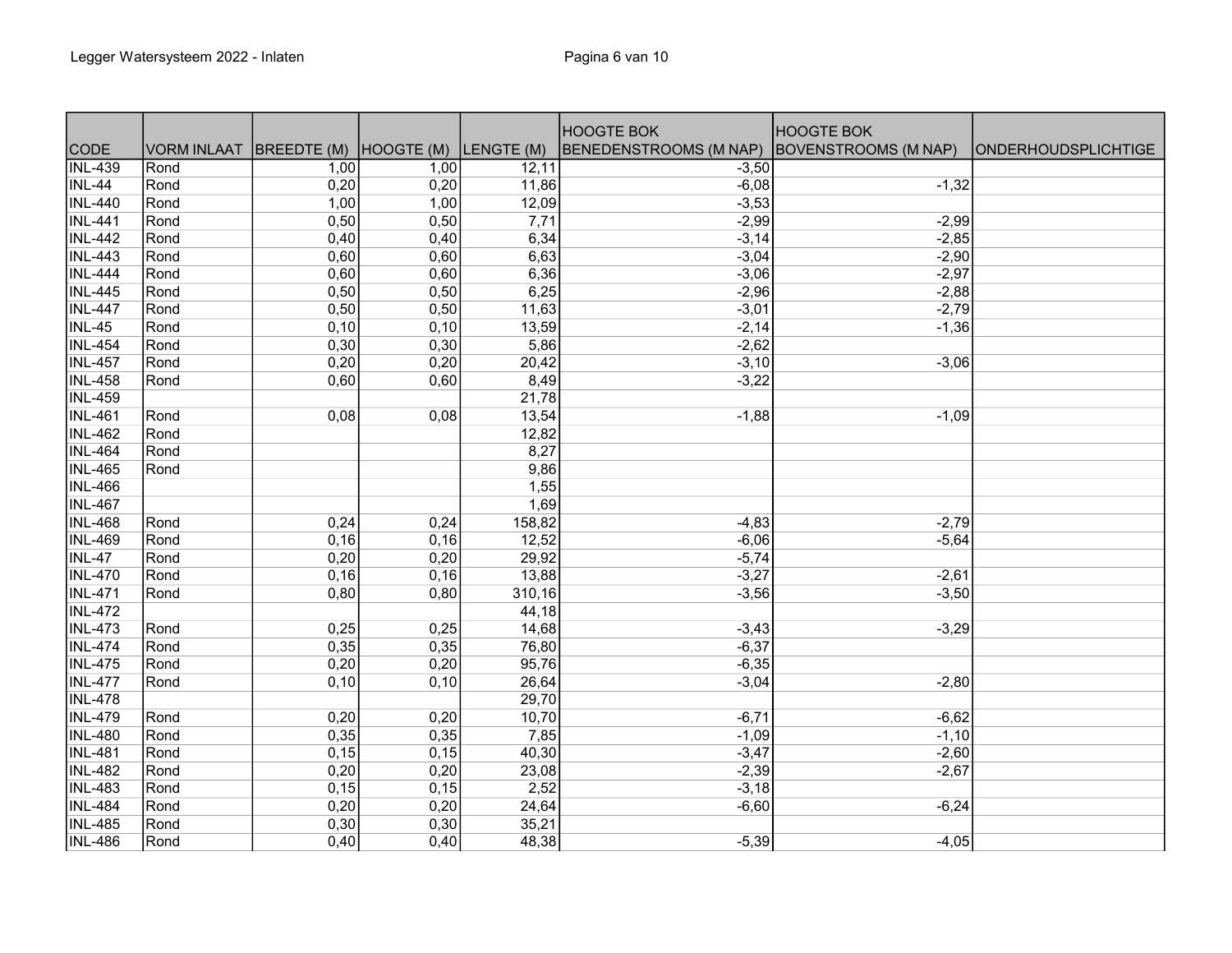|                |                    |                                   |      |        | <b>HOOGTE BOK</b>      | <b>HOOGTE BOK</b>           |                            |
|----------------|--------------------|-----------------------------------|------|--------|------------------------|-----------------------------|----------------------------|
| <b>CODE</b>    | <b>VORM INLAAT</b> | BREEDTE (M) HOOGTE (M) LENGTE (M) |      |        | BENEDENSTROOMS (M NAP) | <b>BOVENSTROOMS (M NAP)</b> | <b>ONDERHOUDSPLICHTIGE</b> |
| <b>INL-487</b> | Rond               | 0,20                              | 0,20 | 15,30  | $-4,48$                | $-3,88$                     |                            |
| <b>INL-488</b> | Rond               | 0,40                              | 0,40 | 16,24  | $-6,22$                | $-5,85$                     |                            |
| <b>INL-489</b> | Rond               | 0,20                              | 0,20 | 57,89  | $-5,41$                |                             |                            |
| <b>INL-49</b>  | Rond               | 0,25                              | 0,25 | 106,93 | $-7,00$                | $-6,17$                     |                            |
| <b>INL-490</b> | Rond               | 0,08                              | 0,08 | 22,34  |                        |                             |                            |
| <b>INL-491</b> | Rond               | 0,20                              | 0,20 | 10,35  | $-2,88$                |                             |                            |
| <b>INL-493</b> | Rond               | 0,10                              | 0,10 | 11,40  | $-2,63$                | $-2,33$                     |                            |
| <b>INL-494</b> |                    |                                   |      | 0,12   | $-4,29$                |                             |                            |
| <b>INL-495</b> | Rond               | 0,12                              | 0,12 | 63,60  | $-5,31$                | $-1,24$                     |                            |
| <b>INL-496</b> | Rond               | 0,10                              | 0,10 | 60,51  | $-5,25$                | $-2,29$                     |                            |
| <b>INL-497</b> | Rond               | 0,10                              | 0,10 | 50,88  | $-4,70$                | $-2,65$                     |                            |
| <b>INL-498</b> | Rond               | 0,80                              | 0,80 | 12,36  | $-3,21$                | $-3,21$                     |                            |
| <b>INL-499</b> | Rond               | 0,15                              | 0,15 | 53,31  | $-6, 11$               | $-2,44$                     |                            |
| <b>INL-50</b>  | Rond               | 0,25                              | 0,25 | 49,12  | $-6,49$                | $-2,71$                     |                            |
| <b>INL-500</b> | Rond               | 0,20                              | 0,20 | 50,12  | $-7,21$                | $-7,01$                     |                            |
| <b>INL-501</b> | Rond               | 0,20                              | 0,20 | 23,52  | $-6,90$                | $-3,19$                     |                            |
| <b>INL-502</b> | Rond               | 0,12                              | 0,12 | 87,76  | $-6,53$                | $-3,19$                     |                            |
| <b>INL-503</b> | Rond               | 1,00                              | 1,00 | 26,58  | $-6,89$                | $-6,89$                     |                            |
| <b>INL-504</b> | Rond               | 0,13                              | 0,13 | 49,60  | $-4,43$                | $-3,25$                     |                            |
| <b>INL-505</b> | Rond               | 0,50                              | 0,50 | 8,26   | $-6,22$                | $-6,21$                     |                            |
| <b>INL-506</b> | Rond               | 0,25                              | 0,25 | 47,31  | $-5,60$                | $-5,48$                     |                            |
| <b>INL-507</b> | Rond               | 0,80                              | 0,80 | 27,28  | $-6,97$                |                             |                            |
| <b>INL-508</b> | Rond               | 0,20                              | 0,20 | 17,74  |                        |                             |                            |
| <b>INL-509</b> | Rond               | 0,15                              | 0,15 | 14,93  | $-5,05$                | $-4,57$                     |                            |
| <b>INL-51</b>  | Rond               | 0,20                              | 0,20 | 36,09  | $-6,88$                |                             |                            |
| <b>INL-510</b> | Rond               | 0,18                              | 0,18 | 44,17  | $-5,79$                | $-2,13$                     |                            |
| <b>INL-511</b> | Rond               | 0,18                              | 0,18 | 3,35   | $-5,74$                | $-2,13$                     |                            |
| <b>INL-512</b> | Rond               | 0,40                              |      | 24,81  |                        |                             |                            |
| <b>INL-513</b> | Rond               | 0,10                              | 0,10 | 32,35  | $-4,32$                | $-2,74$                     |                            |
| <b>INL-514</b> | Rond               | 0,50                              | 0,50 | 11,50  | $-6,60$                | $-6,11$                     |                            |
| <b>INL-515</b> | Rond               | 0,60                              | 0,60 | 15,30  | $-1,66$                | $-1,65$                     |                            |
| <b>INL-516</b> | Onbekend           |                                   |      | 137,06 |                        |                             |                            |
| <b>INL-517</b> | Rond               |                                   |      | 36,06  |                        |                             |                            |
| <b>INL-518</b> | Rond               | 0,30                              | 0,30 | 63,76  |                        | $-2,58$                     |                            |
| <b>INL-519</b> | Rond               | 0,68                              | 0,68 | 8,71   | $-3,91$                | $-3,91$                     |                            |
| <b>INL-52</b>  | Rond               | 0,12                              | 0,12 | 51,85  | $-5,35$                | $-2,75$                     |                            |
| <b>INL-520</b> | Rond               | 0,30                              | 0,30 | 6,05   | $-2,74$                | $-2,74$                     |                            |
| <b>INL-521</b> | Rond               | 0,30                              | 0,30 | 6,15   | $-2,68$                | $-2,68$                     |                            |
| <b>INL-522</b> | Rond               | 0,20                              | 0,20 | 6,88   | $-2,43$                | $-2,43$                     |                            |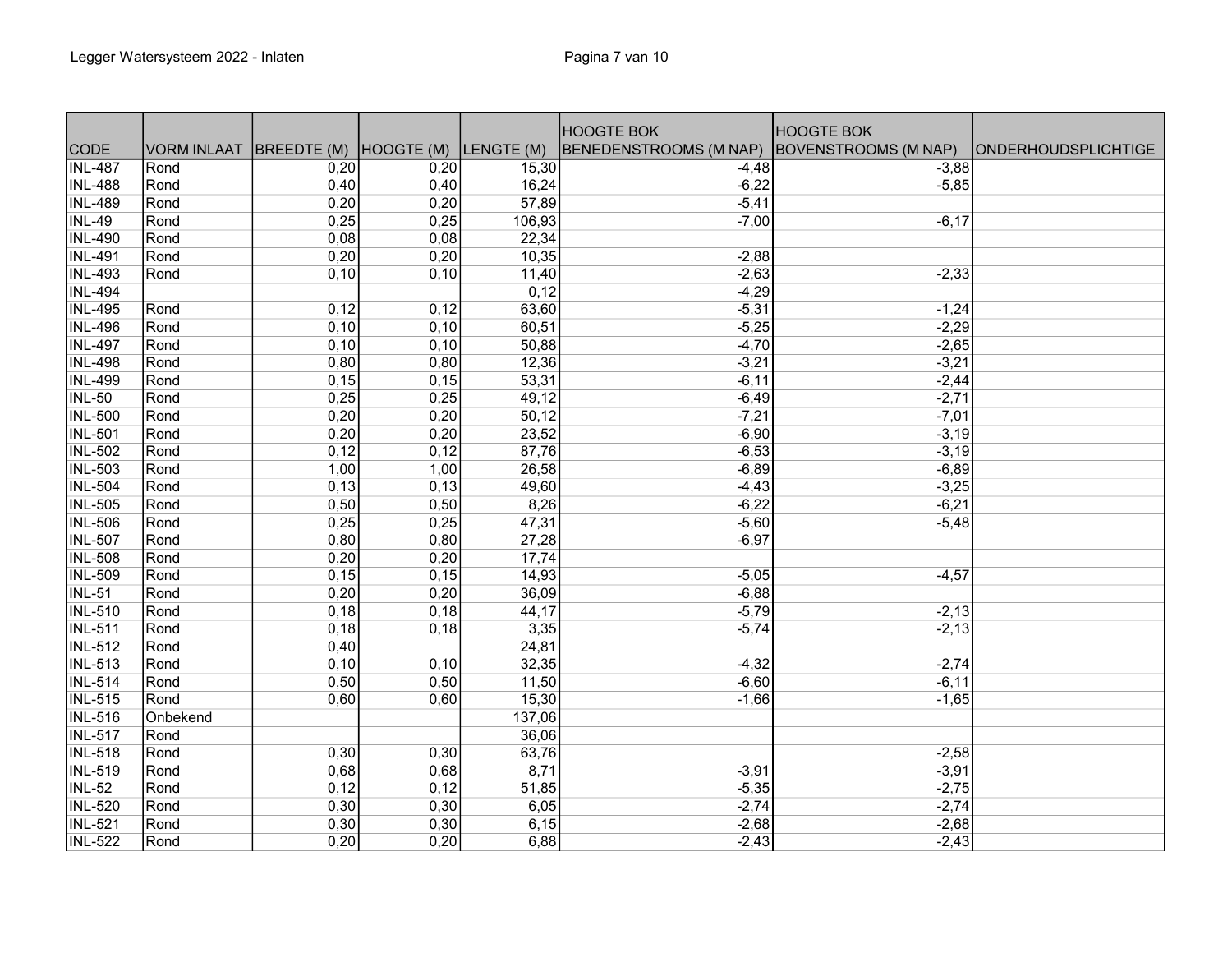|                |                    |                        |       |            | <b>HOOGTE BOK</b>      | <b>HOOGTE BOK</b>           |                            |
|----------------|--------------------|------------------------|-------|------------|------------------------|-----------------------------|----------------------------|
| <b>CODE</b>    | <b>VORM INLAAT</b> | BREEDTE (M) HOOGTE (M) |       | LENGTE (M) | BENEDENSTROOMS (M NAP) | <b>BOVENSTROOMS (M NAP)</b> | <b>ONDERHOUDSPLICHTIGE</b> |
| <b>INL-523</b> | Rond               | 0,70                   | 0,70  | 6,28       | $-2,87$                | $-2,87$                     |                            |
| <b>INL-524</b> | Rond               | 0,16                   | 0, 16 | 5,70       | $-2,78$                | $-2,78$                     |                            |
| <b>INL-525</b> | Rond               | 0,50                   | 0,50  | 14,03      | $-2,87$                | $-2,87$                     |                            |
| <b>INL-526</b> | Rond               | 0,50                   | 0,50  | 6,18       | $-2,90$                | $-2,90$                     |                            |
| <b>INL-53</b>  | Rond               | 0,16                   | 0,16  | 20,64      | $-2,61$                | $-2,44$                     |                            |
| <b>INL-537</b> | Rond               | 0,50                   | 0,50  | 6,24       | $-3,31$                | 0,00                        |                            |
| <b>INL-539</b> |                    |                        |       | 51,40      |                        |                             |                            |
| INL-54         | Rond               | 0,20                   | 0,20  | 28,30      | $-5,65$                | $-2,69$                     |                            |
| <b>INL-55</b>  | Rond               | 0,25                   | 0,25  | 31,44      |                        | $-2,81$                     |                            |
| <b>INL-559</b> | Rond               | 0,10                   | 0,10  | 8,50       | $-2,51$                | $-2,49$                     |                            |
| <b>INL-56</b>  | Rond               | 0,10                   | 0,10  | 14,31      | $-3,68$                | $-2,49$                     |                            |
| <b>INL-560</b> | Rond               | 0,10                   | 0,10  | 9,78       | $-2,61$                | $-2,28$                     |                            |
| <b>INL-561</b> | Rond               | 0,80                   | 0,80  | 6,41       | $-2,54$                | $-1,86$                     |                            |
| <b>INL-562</b> | Rond               | 0,10                   | 0,10  | 11,80      |                        |                             |                            |
| <b>INL-563</b> | Rond               | 0,10                   | 0,10  | 10,24      |                        |                             |                            |
| <b>INL-564</b> | Rond               | 0,05                   | 0,05  | 9,67       | $-2,27$                | $-1,48$                     |                            |
| <b>INL-565</b> | Rond               | 0,05                   | 0,05  | 9,95       | $-1,66$                | $-1,56$                     |                            |
| <b>INL-566</b> | Rond               | 0,04                   | 0,04  | 20,54      | $-2,21$                | $-1,76$                     |                            |
| <b>INL-567</b> | Rond               | 0,05                   | 0,05  | 11,47      | $-1,98$                | $-1,88$                     |                            |
| <b>INL-568</b> | Rond               | 0,05                   | 0,05  | 8,99       | $-1,86$                | $-1,51$                     |                            |
| <b>INL-569</b> | Rond               | 0,05                   | 0,05  | 9,51       | $-2,19$                | $-1,60$                     |                            |
| <b>INL-57</b>  | Rond               | 0,15                   | 0,15  | 82,06      | $-3,06$                | $-2,54$                     |                            |
| <b>INL-570</b> | Rond               | 0,20                   | 0,20  | 12,57      | $-2,09$                | $-2,10$                     |                            |
| <b>INL-571</b> | Rond               | 0,14                   | 0,14  | 11,47      | $-1,90$                | $-1,49$                     |                            |
| <b>INL-572</b> | Rond               | 0,05                   | 0,05  | 10,08      | $-1,75$                |                             |                            |
| <b>INL-573</b> | Rond               | 0,10                   | 0,10  | 10,30      | $-1,50$                | $-1,50$                     |                            |
| <b>INL-574</b> | Rond               | 0,05                   | 0,05  | 8,42       | $-1,44$                | $-1,44$                     |                            |
| <b>INL-575</b> | Rond               | 0,30                   | 0,30  | 113,76     | $-1,91$                |                             |                            |
| <b>INL-576</b> |                    |                        |       | 22,40      |                        |                             |                            |
| <b>INL-577</b> | Rond               | 0,30                   | 0,30  | 27,50      | $-3,46$                | $-1,91$                     |                            |
| <b>INL-578</b> | Rond               | 0,30                   | 0,30  | 32,53      | $-7,05$                | $-3,64$                     |                            |
| <b>INL-579</b> | Rond               | 0,30                   | 0,30  | 12,91      | $-6,57$                | $-6,67$                     |                            |
| <b>INL-58</b>  | Rond               | 0,20                   | 0,20  | 14,94      | $-3,12$                |                             |                            |
| <b>INL-580</b> | Rond               | 0,30                   | 0,30  | 9,54       | $-6,71$                | $-6,66$                     |                            |
| <b>INL-581</b> | Rond               | 0,15                   | 0,15  | 52,32      | $-6,60$                | 0,00                        |                            |
| INL-582        | Rond               |                        |       | 44,37      |                        |                             |                            |
| <b>INL-583</b> | Rond               | 0,20                   | 0,20  | 9,87       | $-4,54$                | $-3,74$                     |                            |
| <b>INL-584</b> | Rond               | 0,10                   | 0,10  | 10,19      | $-4,55$                | $-3,69$                     |                            |
| <b>INL-585</b> | Rond               | 0,10                   | 0,10  | 9,93       | $-4,46$                | $-3,74$                     |                            |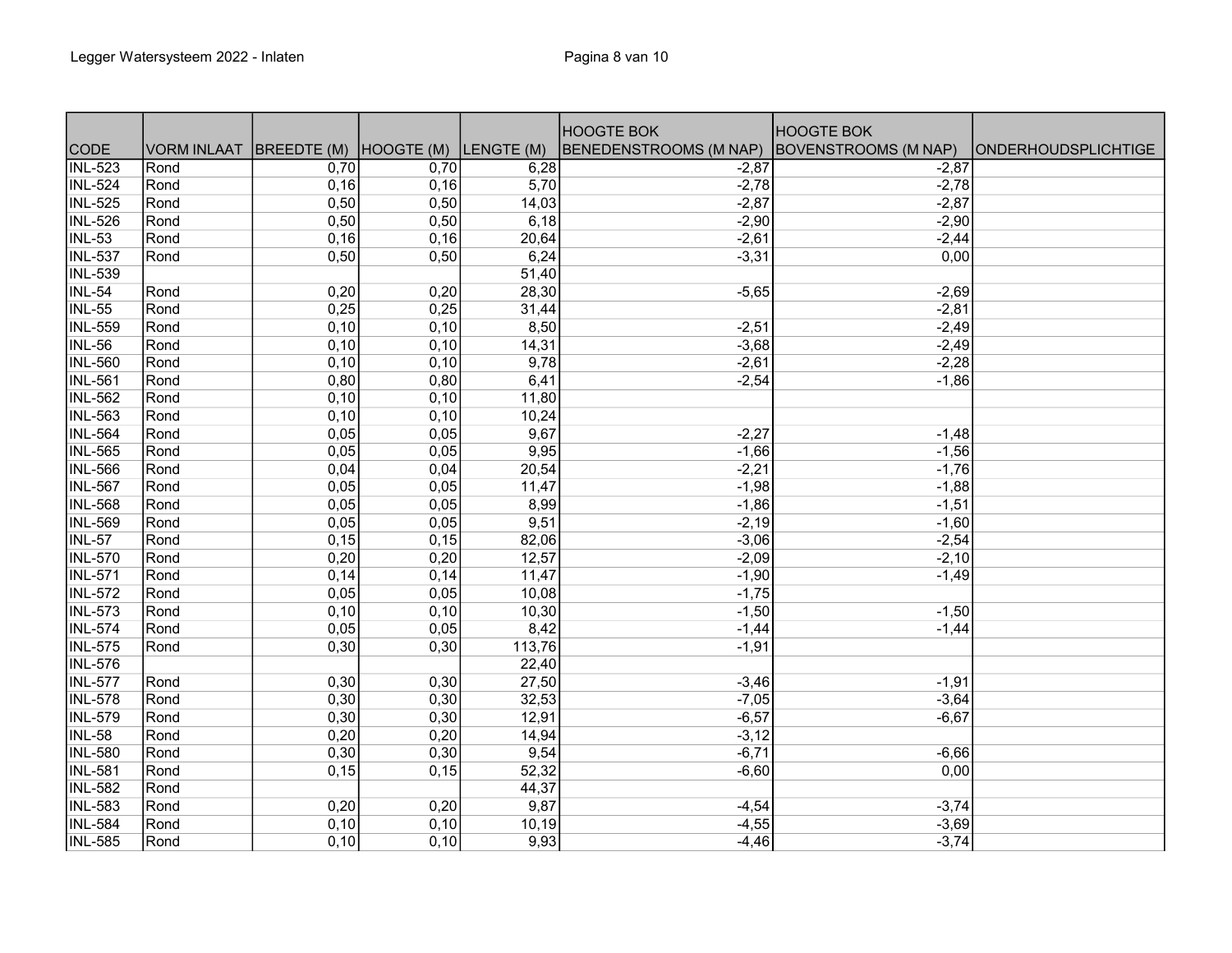|                |                                               |      |      |        | <b>HOOGTE BOK</b>      | <b>HOOGTE BOK</b>    |                            |
|----------------|-----------------------------------------------|------|------|--------|------------------------|----------------------|----------------------------|
| CODE           | VORM INLAAT BREEDTE (M) HOOGTE (M) LENGTE (M) |      |      |        | BENEDENSTROOMS (M NAP) | BOVENSTROOMS (M NAP) | <b>ONDERHOUDSPLICHTIGE</b> |
| <b>INL-586</b> | <b>Rond</b>                                   | 0,10 | 0,10 | 9,69   | $-4,69$                | $-3,70$              |                            |
| <b>INL-587</b> | Rond                                          | 0,10 | 0,10 | 10,17  | $-4,52$                | $-3,66$              |                            |
| <b>INL-588</b> | Rond                                          | 0,10 | 0,10 | 9,53   | $-4,57$                | $-3,82$              |                            |
| <b>INL-589</b> | Rond                                          | 0,10 | 0,10 | 9,50   | $-4,79$                | $-3,98$              |                            |
| <b>INL-59</b>  | Rond                                          | 0,20 | 0,20 | 46,84  | $-6,31$                | $-3,18$              |                            |
| <b>INL-590</b> | Rond                                          | 0,10 | 0,10 | 9,58   | $-5,16$                | $-4,06$              |                            |
| <b>INL-591</b> | Rond                                          | 0,10 | 0,10 | 9,74   | $-4,58$                | $-4,00$              |                            |
| <b>INL-592</b> | Rond                                          | 0,10 | 0,10 | 10,05  | $-4,90$                | $-4,03$              |                            |
| <b>INL-594</b> | Rond                                          | 0,20 | 0,20 | 91,64  | $-5,93$                | $-1,73$              |                            |
| <b>INL-595</b> | Rond                                          | 0,40 | 0,40 | 12,08  | $-2,90$                |                      |                            |
| <b>INL-596</b> | Rond                                          | 0,35 | 0,35 | 69,87  | $-2,94$                |                      |                            |
| <b>INL-597</b> | Rond                                          | 0,30 | 0,30 | 0,58   | $-2,81$                |                      |                            |
| <b>INL-598</b> | Rond                                          | 3,00 | 3,00 |        | $-2,67$                | $-2,56$              |                            |
| <b>INL-599</b> | Rond                                          | 0,20 | 0,20 | 62,37  | $-5,83$                | $-2,55$              |                            |
| <b>INL-60</b>  | Rond                                          | 0,10 | 0,10 | 8,20   | $-3,22$                | $-2,97$              |                            |
| <b>INL-600</b> | Rond                                          | 0,12 | 0,12 | 9,42   | $-2,77$                |                      |                            |
| <b>INL-601</b> | Rond                                          | 0,12 | 0,12 | 64,58  | $-6,27$                | $-2,86$              |                            |
| <b>INL-602</b> | Rond                                          | 0,50 | 0,50 | 22,19  | $-6,70$                | $-6,66$              |                            |
| <b>INL-603</b> | Rond                                          | 0,25 | 0,25 | 6,73   | $-3,14$                | $-2,36$              |                            |
| <b>INL-604</b> | Rond                                          | 0,30 | 0,30 | 53,41  | $-6,79$                |                      |                            |
| <b>INL-605</b> | Rond                                          | 0,30 | 0,30 | 75,84  | $-6,77$                | $-3,08$              |                            |
| <b>INL-606</b> | Rond                                          | 0,40 | 0,40 | 136,74 |                        | $-0,11$              |                            |
| <b>INL-607</b> | Rond                                          | 0,10 | 0,10 | 8,88   | $-5,94$                | $-5,88$              |                            |
| <b>INL-608</b> | Rond                                          | 0,60 | 0,60 | 6,13   | $-2,78$                | $-2,75$              |                            |
| <b>INL-609</b> | Rond                                          | 0,20 | 0,20 | 46,41  |                        |                      |                            |
| <b>INL-61</b>  | Rond                                          | 0,60 | 0,60 | 255,78 | $-6,87$                | $-2,85$              |                            |
| <b>INL-610</b> | Rond                                          | 0,05 | 0,05 | 8,27   | $-5,77$                | $-5,88$              |                            |
| <b>INL-611</b> | Rond                                          | 0,16 | 0,16 | 7,96   | $-5,86$                | $-5,84$              |                            |
| <b>INL-612</b> | Rond                                          | 0,15 | 0,15 | 44,43  | $-5,79$                | $-2,85$              |                            |
| <b>INL-613</b> | Rond                                          | 0,15 | 0,15 | 108,27 | $-5,91$                | $-2,32$              |                            |
| <b>INL-614</b> | Rond                                          | 0,06 | 0,06 | 8,03   | $-5,36$                | $-5,31$              |                            |
| <b>INL-615</b> | Rond                                          | 0,06 | 0,06 | 10,28  | $-5,67$                | $-5,32$              |                            |
| <b>INL-616</b> | Rond                                          |      |      | 75,83  |                        |                      |                            |
| <b>INL-617</b> | Rond                                          | 0,30 | 0,30 | 101,23 | $-3,18$                |                      |                            |
| <b>INL-618</b> | Rond                                          | 0,10 | 0,10 | 6,41   | $-5,14$                | $-4,55$              |                            |
| <b>INL-619</b> | Rond                                          | 0,40 | 0,40 |        |                        |                      |                            |
| <b>INL-62</b>  | Rond                                          | 0,40 | 0,40 | 19,36  | $-2,67$                | $-1,85$              |                            |
| <b>INL-620</b> | Rond                                          | 0,16 | 0,16 |        |                        |                      |                            |
| <b>INL-621</b> | Rond                                          | 0,25 | 0,25 |        |                        |                      |                            |